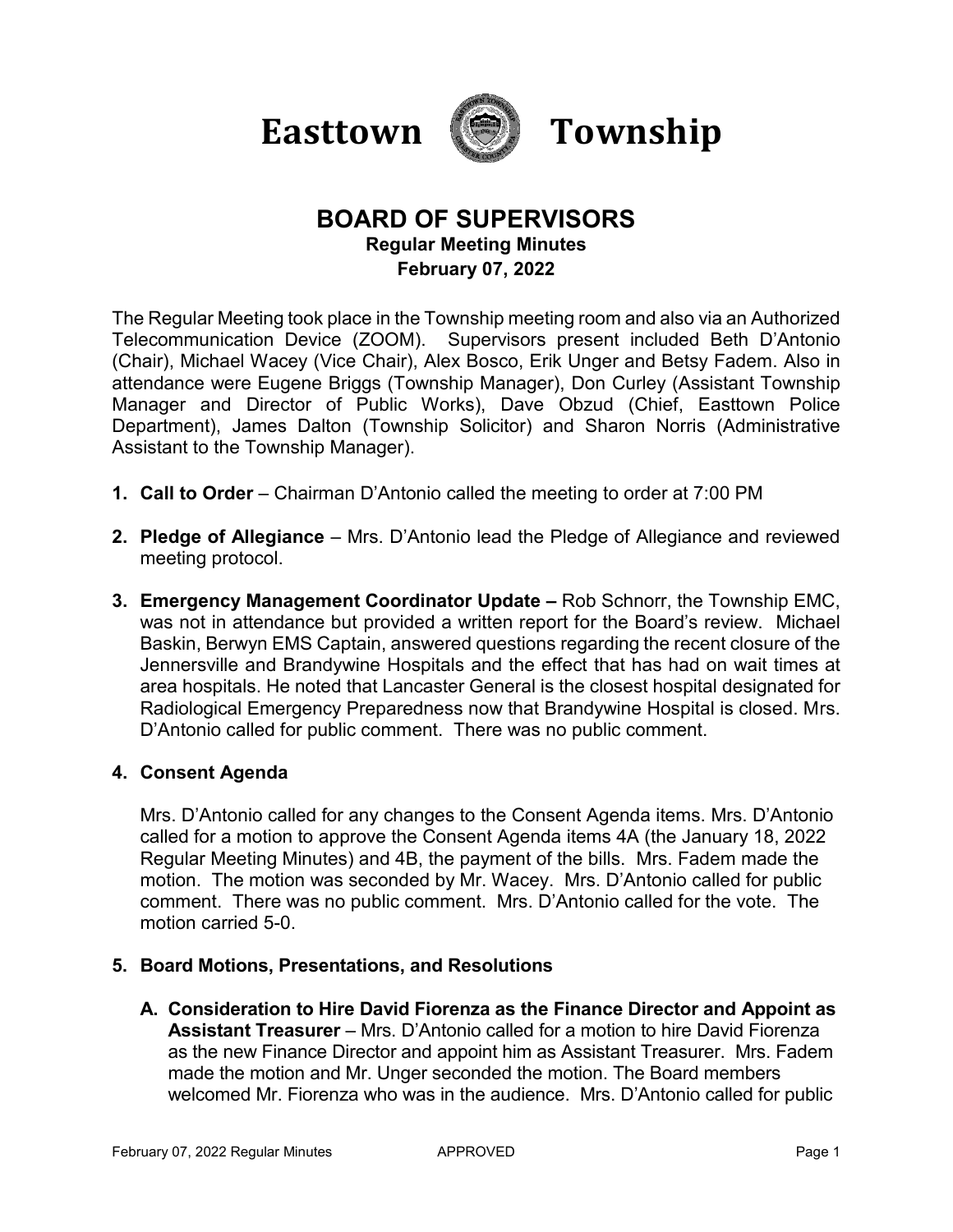comment. There was no public comment. Mrs. D'Antonio called for the vote. The motion carried 5-0.

- **B. Consideration to Appoint Nicholas Deenis as a Zoning Hearing Board Alternate Member with a Term Expiring December 31, 2023** – Mrs. D'Antonio called for a motion to appoint Nicholas Deenis as a Zoning Hearing Board Alternate to a term to expire on December 31, 2023. Mr. Bosco made the motion. Mrs. Fadem seconded the motion. The Board briefly discussed the appointment. Mrs. D'Antonio called for public comment. There was no public comment. Mrs. D'Antonio called for the vote. The motion carried 5-0.
- **C. Consideration to Appoint Steven Harper as a Zoning Hearing Board Alternate Member with a Term Expiring December 31, 2024** – Mrs. D'Antonio called for a motion to appoint Stephen Harper as a Zoning Hearing Board Alternate to a term expiring on December 31, 2024. Mrs. Fadem made the motion. Mrs. D'Antonio seconded the motion. After the initial terms are served, volunteers serve a 3-year term. The Board noted how fortunate the Township is to have so many qualified volunteers. Mrs. D'Antonio called for the vote. The motion carried 5-0.
- **D. Consideration of Zoning Permit Application for Demolition of Class 1 Historic Resource at 226 Exeter Road** – Mrs. D'Antonio made a motion that the Board of Supervisors approve the permit application and authorize the Zoning Officer to issue a zoning permit for the demolition as proposed. Mrs. Fadem seconded the motion. Matt Lubitz, Township Zoning Officer, presented this application and answered questions from the Board, noting that both the Historical Commission and the Planning Commission reviewed the application and recommended approval. Mrs. D'Antonio called for public comment. There was no public comment. Mrs. D'Antonio called for the vote. The motion carried 5-0.
- **E. Consideration of Zoning Permit Application for Demolition of Class 1 Historic Resource at 422 South Waterloo Road** – Mrs. D'Antonio made a motion that the Board of Supervisors approve the permit application and authorize the Zoning Officer to issue a zoning permit for the demolition as proposed. Mrs. Fadem seconded the motion. Matt Lubitz, Township Zoning Officer, presented this application and answered questions from the Board, noting that both the Historical Commission and the Planning Commission reviewed the application and recommended approval. Ted Babiy, the applicant, commented that he was in attendance virtually to answer any questions. Mrs. D'Antonio called for public comment. There was no public comment. Mrs. D'Antonio called for the vote. The motion carried 5-0
- **F. Consideration of Zoning Permit Application for Demolition of Class 1 Historic Resource at 435 Beaumont Road** – Mrs. D'Antonio made a motion that the Board of Supervisors approve the permit application and authorize the Zoning Officer to issue a zoning permit for the demolition as proposed. Mr. Bosco seconded the motion. Matt Lubitz, Township Zoning Officer, presented this application and answered questions from the Board, noting that both the Historical Commission and the Planning Commission reviewed the application and recommended approval. Mrs. D'Antonio called for public comment. There was no public comment. Mrs. D'Antonio called for the vote. The motion carried 5-0.
- **G. Consideration to Ratify the Authorization to Participate in the Chester County Opioid Settlement** – Solicitor Dalton summarized this agenda item for the Board. Mrs. D'Antonio made a motion that the Board ratify the prior authorization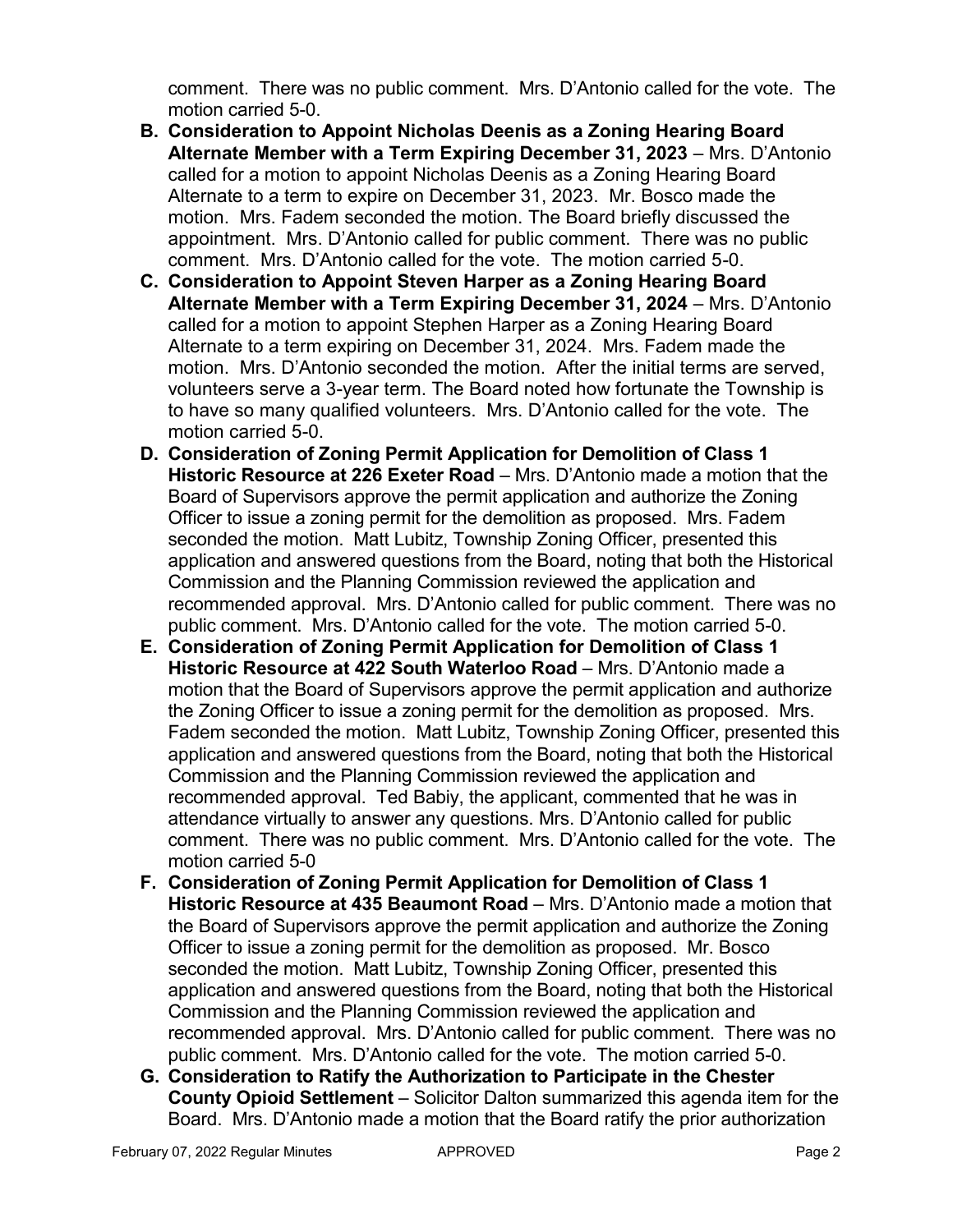and submission of Easttown's participation documents dated January 21, 2022 to assist Chester County in receiving additional local funding relating to specific statewide opioid settlements. Mrs. Fadem seconded the motion. The Board discussed the settlement. Mrs. D'Antonio called for public comment. There was no public comment. Mrs. D'Antonio called for the vote. The motion carried 5-0.

- **H. Consideration of a Petition to Intervene on AQUA's Application to Acquire the Willistown Township Sewer System** – Mr. Curley summarized this agenda item. The Board asked questions of Mr. Curley. It was determined that all unresolved items are resolvable outside of a Petition to Intervene at the PA PUC and that no action is required. The Board took no action.
- **I. Consideration to Create a Stormwater Management Advisory Committee** Mr. Briggs presented this agenda item. Mrs. D'Antonio made a motion that the Board authorize the staff to proceed with the adoption process for this code amendment to create a Stormwater Management Advisory Committee (SMAC). Mr. Bosco seconded the motion. The Board discussed the proposed amendment. Mrs. Fadem suggested adding language in Section C, that members of the SMAC be Easttown residents. The Board also discussed making the qualifications less specific but decided to leave them as is. After their initial staggered terms, the members shall serve 3-year terms. Mrs. D'Antonio called for public comment. Michael DeFlavia, 125 Bartholomew Road, commented on volunteer qualifications. Mrs. D'Antonio called for the vote. The motion carried 5- 0.

## **6. Departmental Reports**

- **A. Manager** Mr. Briggs summarized highlights from his report and answered questions from the Board.
- **B. Public Works** Mr. Curley presented his report and answered questions from the Board. He indicated the need to extend the Paving contract through April 30, 2023 and the Snow and Ice Removal contract through June 30, 2023 and that unless the BOS objected, he would provide the appropriate notice to the contractors. There were no objections.
- **7. Regular Township Business** Since there was nothing pulled from the consent agenda, there was no regular Township business to discuss.

## **8. Other Business**

**A. Annual Stream Cleanup** – Mr. Briggs and Cara Rash, the Environmental Advisory Council (EAC) Chairperson, presented this agenda item. Each spring since 1984, the Darby Creek Valley Association (DVCA) hosts a watershed-wide clean up event focusing on removing trash, tires, and other debris from regional waterways. During this event, volunteers clean up sites located throughout the watershed. Easttown was asked to participate and be an Official Sponsor. DVCA provides all supplies. There are 3 locations in the Township identified for this cleanup: Hilltop Park, behind Historic Waynesborough and off Beaumont Road. The EAC chose Earth day, April  $23<sup>rd</sup>$  as the day the Township would like to participate. The Board agreed to fund this event at a cost not to exceed \$2,000.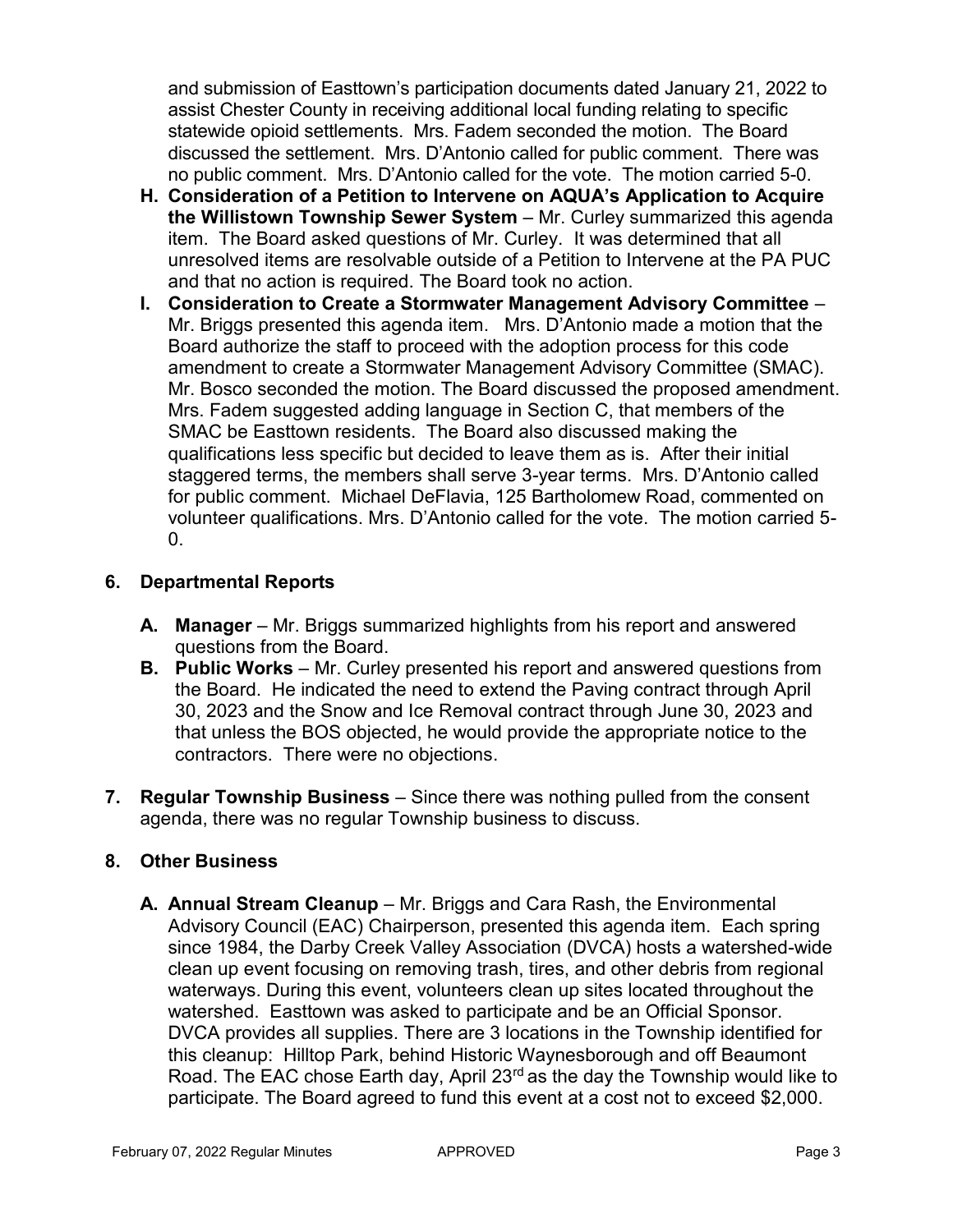- **B. Beaumont Elementary School Newtown Road Crosswalk** Mr. Briggs began the discussion touching on the history of this stretch of road that has been a discussion topic in year's past. He noted that the last time the Township brought this issue to PennDOT and the School District's attention, it was determined that the crosswalk and road were PennDOT's and the School District's responsibility and that the crosswalk was not a good idea as it crosses right at the blind spot on Newtown Road. The Board asked questions of Mr. Briggs and opened up the floor to public comment. Mike Hopkins, 1036 Tenby Road, brought this situation back to the Board's attention as the crosswalk is being used with increasing frequency. He commented on safety issues. Cara Rash, 1524 Greenhill Road, commented on safety issues and the school car line backup. Oswaldo Bracco, 1005 Derwydd Lane commented on the same safety issues and walkability throughout the township. Richard Hudak, 1054 Derwydd, commented on those same safety issues, and his children's new bus stop. Marian Schneider, 1041 Derwydd Lane also commented on safety issues. The discussion continued as the Board asked questions of the residents as they commented. Chief Obzud commented on providing a Police presence at this location. It was suggested that Mr. Hudak contact the school. Mr. Briggs commented that he is organizing a meeting with the Township, PennDOT and the School District as a first step.
- **C. Stormwater Management Report Scope of Work** Mr. Curley presented the draft Scope of Work which identifies stormwater management interventions for adverse stormwater flow, stormwater related flow and flooding and answered questions from the Board. Mr. Curley will work with the Consultant to begin the project and expects to have a report for the Board's review in approximately 90 days.
- **D. Revisit Reducing Multifamily Building Density for the Village of Berwyn Zoning Districts** – At the Township's request to review density in the Village Business (VB) and Village Transition (VT) Zoning Districts, the Township Planner, Tom Comitta, recommended a reduction to the density from 28 to 16 dwelling units per acre of net lot area in the VB District and 16 to 12 dwelling units per acre of net lot area in the VT District. The majority of the Board members are in favor of these changes. Mr. Briggs will begin the process to revise the ordinance. Mrs. D'Antonio called for public comment. Michael DeFlavia commented on the density.
- **E. Snow/Ice Removal from Park Sidewalks and Trails** this discussion was deferred to a future meeting.

## **9. Announcements**

Mrs. D'Antonio read the following announcements. The following meetings are scheduled and will be held in the Township meeting room with an option to attend the meeting virtually. Please visit the Township website at [www.easttown.org](http://www.easttown.org/) to find information on how to view and participate in each of the meetings and for up to date information on all Township activities.

- Municipal Authority, February  $8<sup>th</sup>$  at 7:00 PM
- Historical Commission, February 9<sup>th</sup> at 7:00 PM